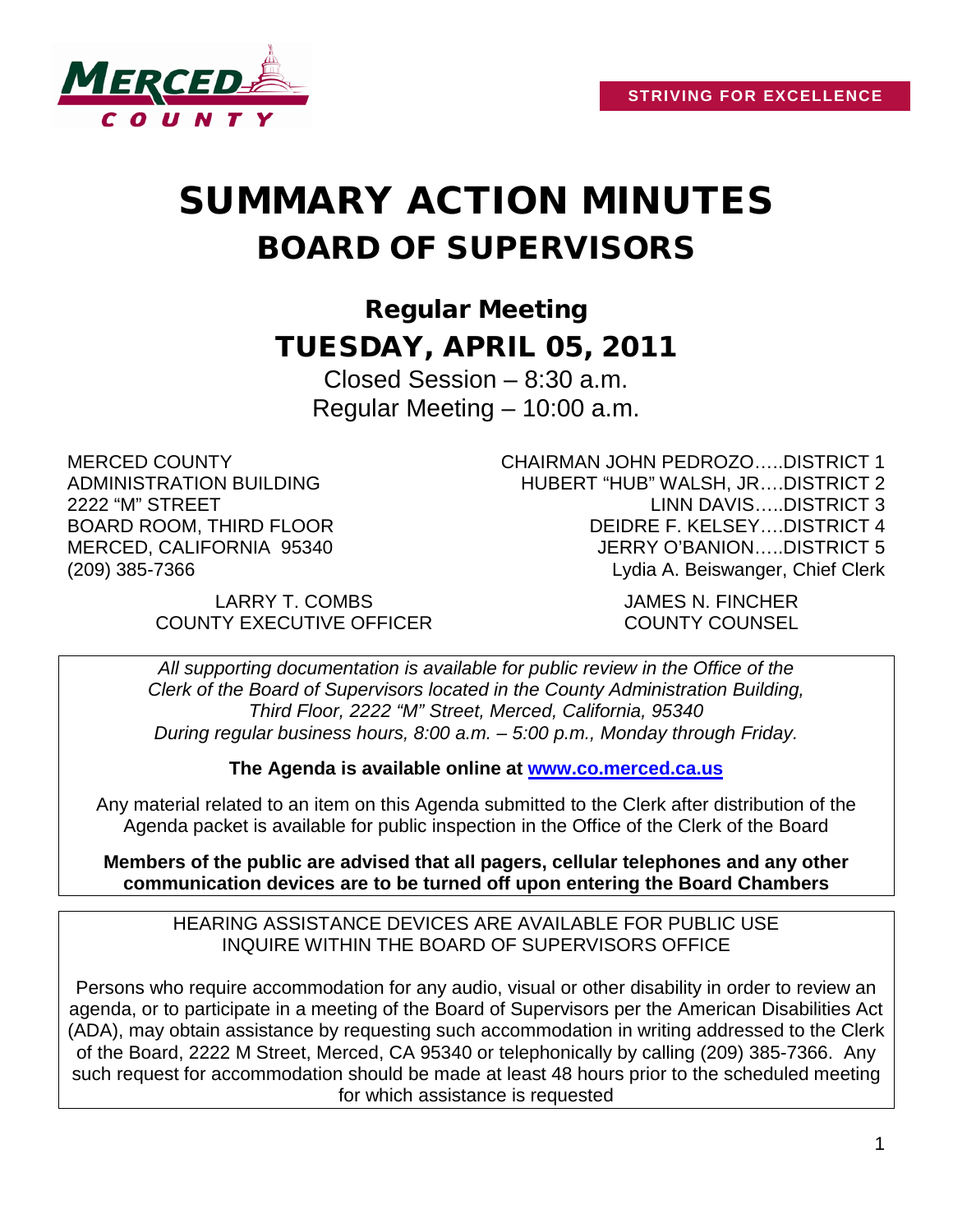The Agenda is divided into three sections:

**CONSENT CALENDAR** – These matters include routine financial and administrative actions and are approved by a single majority vote.

**SCHEDULED ITEMS** – These items are noticed hearings, work sessions and public hearings.

**REGULAR CALENDAR** – These items include significant policy and administration actions. Immediately after approval of the CONSENT CALENDAR, if the time of the hearing of SCHEDULED ITEMS has not arrived, the REGULAR CALENDAR will be considered.

#### SCHEDULED ITEMS

# 8:30 A. M. **THE PUBLIC IS INVITED TO SPEAK ON ANY ITEM ON THE AGENDA-TESTIMONY IS LIMITED TO FIVE MINUTES PER PERSON**

**CLOSED SESSION - CONFERENCE WITH LEGAL COUNSEL - EXISTING LITIGATION:** It is the intention of the Board to meet in Closed Session concerning Existing Litigation pursuant to Government Code Section 54956.9(a): Valley Citizens v. County of Merced, George and Jeanne Simmons and The Don Chapin Company, Real Parties in Interest, Merced County Superior Court Case No. CV001427

**CLOSED SESSION:** It is the intention of the Board to meet in Closed Session pursuant to Government Code Section 54957: PUBLIC EMPLOYEE PERFORMANCE EVALUATION–Title: Public Defender

**CLOSED SESSION:** It is the intention of the Board to meet in Closed Session pursuant to Government Code Section 54957.6 concerning a Conference with County of Merced Staff Negotiators concerning negotiations with American Federation of State, County and Municipal Employees (AFSCME), Units 4, 5, 6 and 8; Independent Employees of Merced County (IEMC), Unit 3; Merced County Lawyers Association, Unit 7; Merced County Sheriff Employee Association (MCSEA), Unit 2; Merced County Law Enforcement Sergeants, Unit P; Deputy Sheriff Association, Unit 10 and Non-Safety Corrections, Unit 12

**CLOSED SESSION: CONFERENCE WITH LEGAL COUNSEL - INITIATION OF LITIGATION:** It is the intention of the Board to meet in Closed Session concerning Initiation of Litigation pursuant to Government Code Section 54956.9(c): Two Cases

**THE BOARD RECESSED AT 8:30 A.M. AND RECONVENED AT 10:00 A. M. WITH ALL MEMBERS PRESENT AND THE CHAIRMAN STATED DIRECTION WAS PROVIDED TO STAFF**

#### **GOVERNMENT CODE SECTION 54950 COMPLIANCE (LATE AGENDA ITEMS)**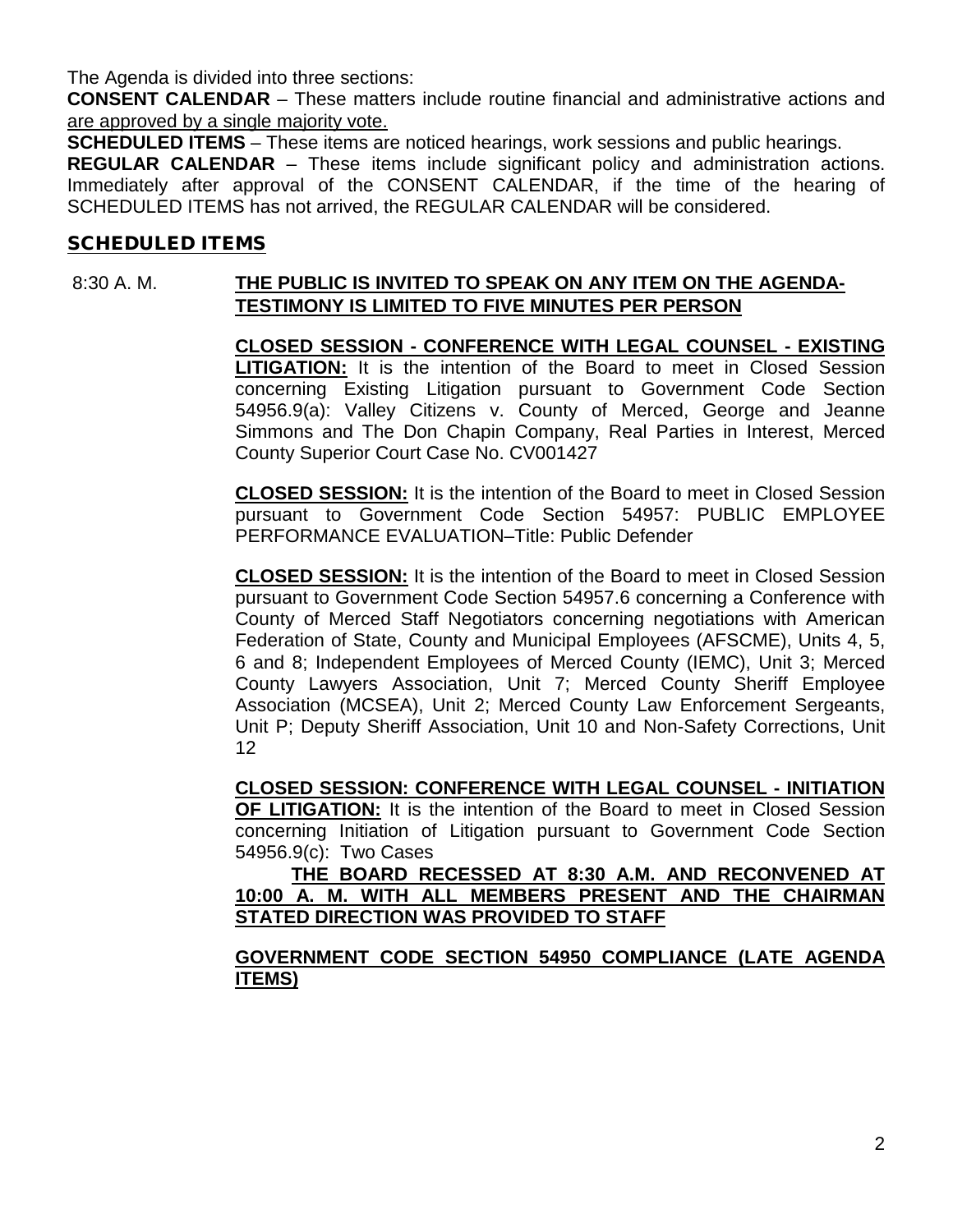# 10:00 A. M. **PLEDGE OF ALLEGIANCE**

**PUBLIC OPPORTUNITY TO SPEAK ON ANY MATTER OF PUBLIC INTEREST WITHIN THE BOARD'S JURISDICTION INCLUDING ITEMS ON THE BOARD'S AGENDA, EXCEPT FOR THOSE ITEMS SPECIFICALLY SCHEDULED AS PUBLIC HEARINGS** (Testimony limited to five minutes per person)

# *REVIEW BOARD ORDER – SEE PAGE 10*

#### 10:00 A. M. **PRESENTATIONS**

(1) Merced Irrigation District - Spillway Modification Project for Lake McClure *REVIEW BOARD ORDER – SEE PAGE 10*

(2) Budget Presentation by Executive Office *REVIEW BOARD ORDER – SEE PAGE 10 AND 11*

# **APPROVAL OF CONSENT AGENDA CALENDAR** (Items #1 - 29) **APPROVED AS RECOMMENDED WITH CORRECTION TO ITEM #21 AYES: ALL**

# **REPORTS/BOARD DIRECTION**

County Executive Officer, County Counsel, Board of Supervisors Members

# CONSENT CALENDAR (Items #1 - 29) **APPROVED AS RECOMMENDED WITH CORRECTION TO ITEM NO. 21 AYES: ALL**

# Public Works

- 1. Authorize the Merced Custom Auto Show Committee to host a Custom Car Show on August 20, 2011 at Lake Yosemite Park and authorize the Committee to charge an Entrance Fee and Waive the Vehicle Entrance Fee for participants and individuals attending the Show and authorize the sale of beer to the public.
- 2. Approve Budget Transfer in the amount of \$136,000 to add Street Sweeper from CMAQ Funds. (4/5 Vote Required)

# *REVIEW BOARD ORDER – SEE PAGE 11*

#### Planning

- 3. Approve and authorize Chairman to sign Amendment to Contract No. 2010285 with John Pires, Applicant, for the consultant Environmental Planning Partners, Inc. to prepare tasks for an Environmental Impact Report for the Pires Dairy Expansion Project (CUP10-007).
- 4. Approve and authorize Chairman to sign Amendment to Contract No. 2010286 with Environmental Planning Partners, Inc. to prepare Tasks for the Environmental Impact Report for the Pires Dairy Expansion Project (CUP10-007) and approve the necessary budget transfer-\$7,900. (4/5 Vote Required)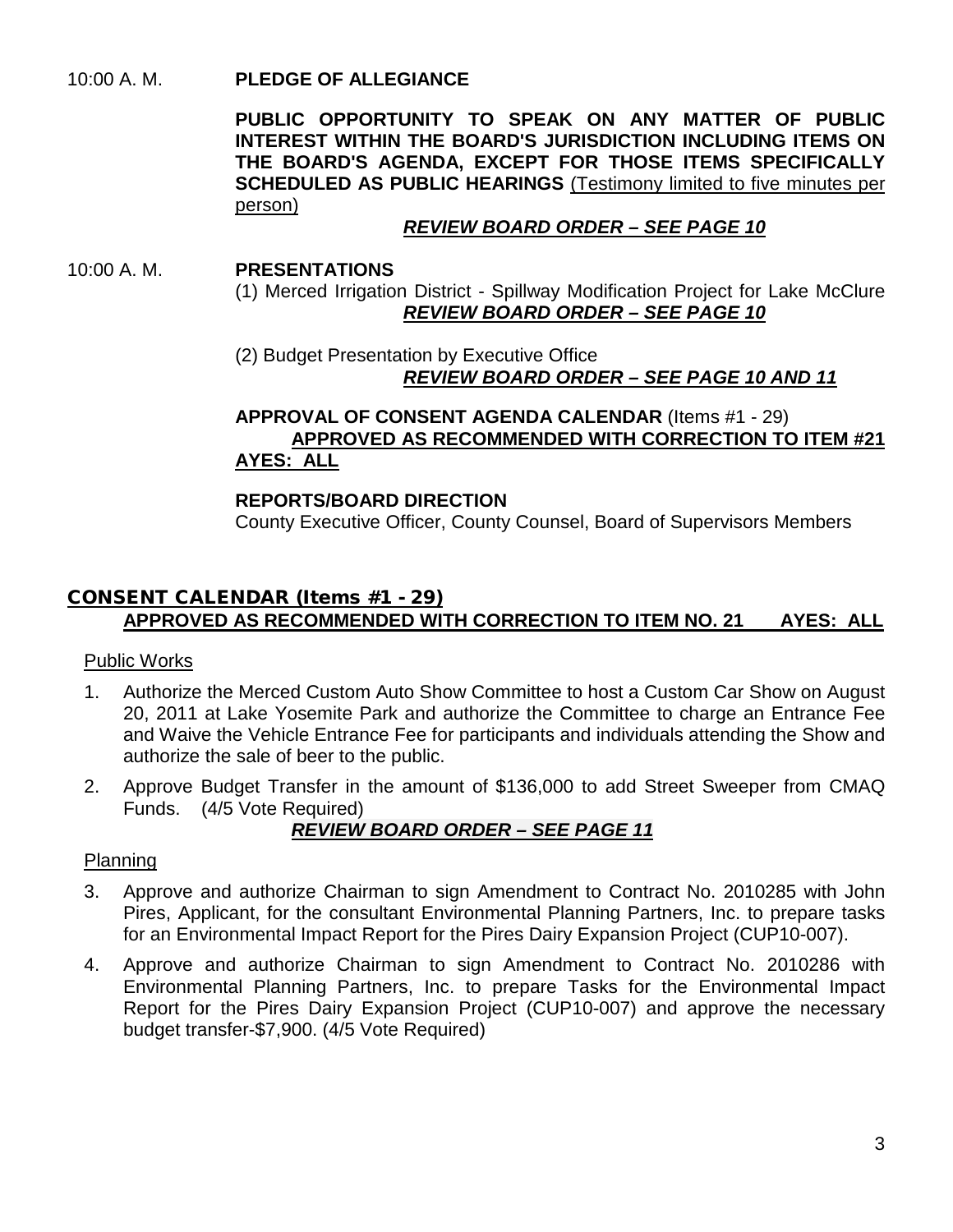# County Counsel

5. Approve and authorize Chairman to sign Amendment to Contract No. 2011044 with Silveira Mattos & Lewis for legal services in the matter of Somach Simmons & Dunn v. County of Merced.

#### Commerce, Aviation and Economic Development

6. Approve Budget Transfer in the amount of \$200,000 to assist the City of Atwater billing issues. (4/5 Vote Required)

# *REVIEW BOARD ORDER – SEE PAGE 11*

7. Approve and authorize Chairman to sign Renewal Contract No. 2009121 with AMS.NET, Inc. for use of FOCUS Program Procurement Vehicle for Telecommunications Technology solutions services and authorizes the Chairman to sign the two-year extension Announcement Letter.

#### Fire

8. Approve Budget Transfer in the amount of \$10,500 to replace Server for Fire Connection to State System.

#### Ag. Commission

- 9. Approve and authorize Chairman to sign Renewal Contract No. 2008335 with Calif. Dept. of Pesticide Regulation for Electronic Pesticide Use Reporting Services and adopt Resolution. **ADOPTED RESOLUTION NO. 2011-34**
- 10. Approve and authorize Chairman to sign Renewal Contract No. 2004047 with Calif. Dept. of Boating and Waterways for Water Hyacinth Control on Merced County Waterways and adopt Resolution.

#### **ADOPTED RESOLUTION NO. 2011-35**

#### Human Services Agency

- 11. Approve Budget Transfer in the amount of \$3,500 to shift federal one-time only funds to purchase copiers for Area Agency on Aging reception area.
- 12. Approve and authorize Chairman to sign Renewal Contract No. 2008302 with Merced Lao Family Community, Inc. for Home Visitor services.
- 13. Approve and authorize Chairman to sign Renewal Contract No. 2009297 with Sheriff's Department for Social Worker Safety and Support for At Risk case situations.

#### Dept. of Workforce Investment

14. Approve and authorize Chairman to sign Amendment to Contract No. 2010199 with Workforce Investment Board of Tulare County to add the necessary Dept. of Labor contract provision language to the Regional Economic Impact/National Emergency Grant.

#### Mental Health

15. Approve and authorize Chairman to sign Renewal Contract No. 2004105 with Health to transport incoming and outgoing interdepartmental mail courier services.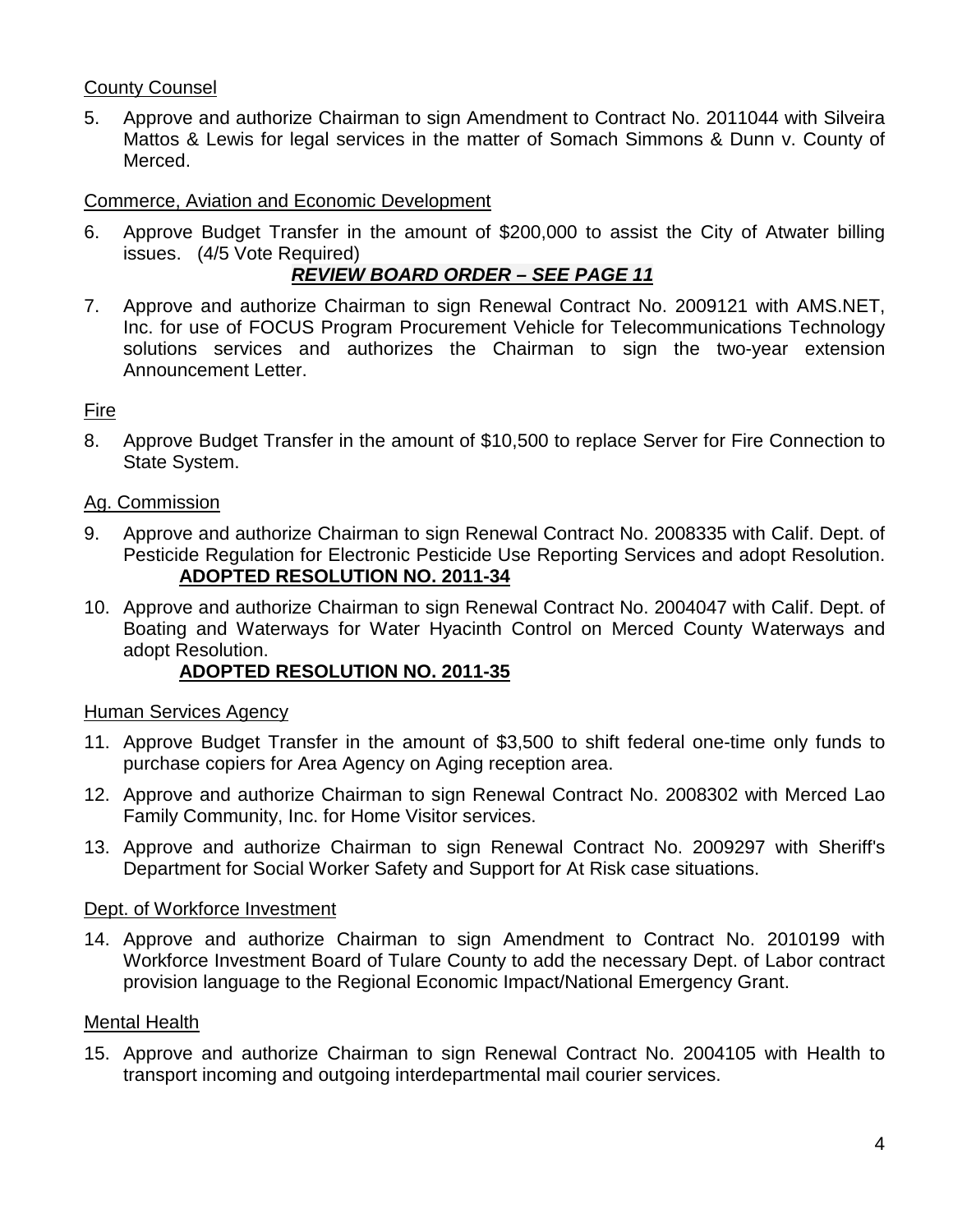- 16. Approve and authorize Chairman to sign Renewal Contract No. 2009242 with Probation for mail courier services.
- 17. Approve and authorize Chairman to sign Renewal Contract No. 2004103 with Human Services Agency for mail courier services for interdepartmental mail.
- 18. Approve and authorize Chairman to sign Renewal Contract No. 2004230 with Probation for on-site probation services for youth concurrently enrolled in Mental Health and Probation Services.
- 19. Approve and authorize Chairman to sign Amendment to Contract No. 2008058 with Central Valley Coalition for Affordable Housing for property at 1806 Parsons Avenue, Merced, for residential home for consumers, extending the term through June 30, 2012 and increasing the rent to \$636.82 per month effective July 1, 2011.
- 20. Set public hearing for May 3, 2011 at 10:00 a.m. to consider Proposed Ordinance amending Mental Health Services Fees (Amends Ord. No. 1883 and County Code 9.48).

#### Executive Office

21. Approve Travel Request received from Dept. of Workforce Investment as recommended by Executive Office.

# **APPROVED WITH CORRECTION, TRAVEL IS FOR HUMAN SERVICES AGENCY**

#### Dept. of Admin. Services

22. Approve Budget Transfer in the amount of \$2,600 to increase the Fixed Asset amount as the cost of the Router was greater than anticipated.

#### Board Recognition

- 23. Proclaim the week of April 10 through 16, 2011 as "Crime Victims' Rights Week" in Merced County.
- 24. Proclaim the month of May, 2011 as "Canal and Water Safety Month" in Merced County.
- 25. Authorize Certificate of Recognition to The Cue Spot Billiards for their Ribbon Cutting.
- 26. Authorize Certificate of Recognition to BloodSource for their 10th Anniversary.
- 27. Authorize Certificates of Recognition by the Merced County Historical Society Board: Native Daughters of the Golden West-Veritas Parlor #75 and Le Grand United Methodist Church for 2011 Estep-Burchell Community Grant; Ty Shaeffer for 2010 Docent of the Year; Adria Torres for Service to Courthouse Museum; Patti Kishi, 2010 Outgoing President; John McMillen for 2010 Letus Wallace Award and Mike Bik for 2010 Heacox Pioneer Award.
- 28. Authorize Certificate of Recognition to Zachary Andrew Wilson for achieving the Boy Scouts of America Rank of Eagle Scout.
- 29. Authorize Certificate of Recognition to Comfort Keepers for their Grand Opening.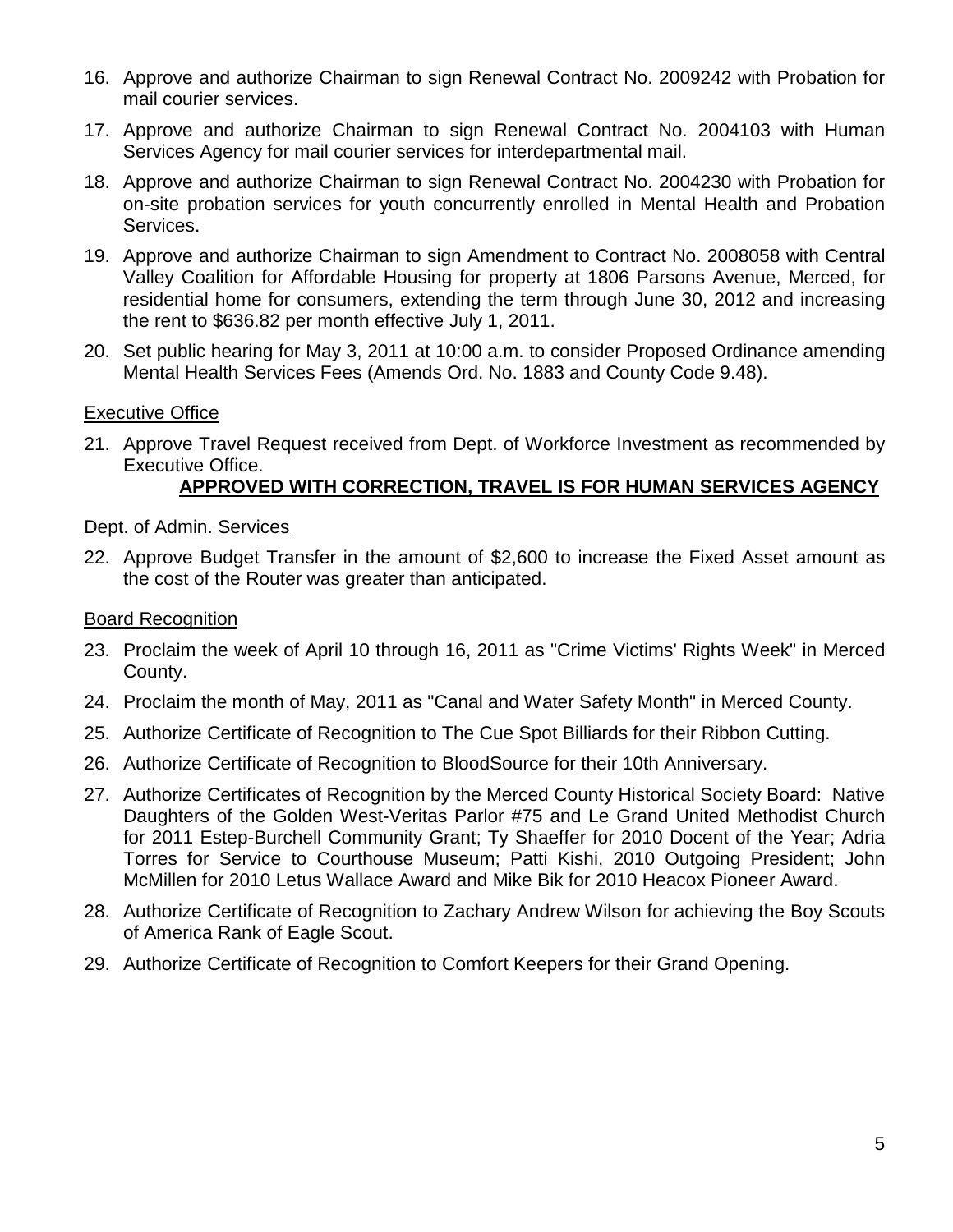# REGULAR CALENDAR

# BOARD ACTION

#### PUBLIC WORKS

30. Contract, Grant Deed and Temporary Construction Easement Deed with Calif. Dept. of Transportation for Right-of-Way needed to complete the SR 99 Project southeast of Merced and adopt Resolutions (2).

#### **ADOPTED RESOLUTION NO. 2011-36 (EASEMENT DEED) AND RESOLUTION NO. 2011-37 (GRANT DEED) AND AUTHORIZED CONTRACT NO. 2011045 AS RECOMMENDED**

31. Resolution authorizing the Chairman to sign the Quitclaim Deed for the incomplete portion of Doppler Road as part of the Mission Interchange Project in Merced.

#### **ADOPTED RESOLUTION NO. 2011-38 AS RECOMMENDED AYES: ALL**

# MENTAL HEALTH

32. Approve the Mental Health Services Act Fiscal Year 2011-2012 Annual Update, and all comments received and updates received at the Mental Health Advisory Board Public Hearing on March 29, 2011; authorize the Mental Health Director to sign all necessary documents and authorize submission to the State Dept. of Mental Health and the Mental Health Services Oversight and Accountability Commission.

# **REMOVED FROM THE AGENDA – NO ACTION TAKEN**

- 33. Authorize the Banner over and above the streets of the City of Merced, on G Street between 19th and 20th Streets, for two weeks starting May 8, 2011 as part of the Mental Health Services Act Prevention and Early Intervention Public Awareness and Education Campaign. **APPROVED AS RECOMMENDED AYES: ALL**
- 34. Contract with Nursefinders, Inc. for the provision of Registered Nurses (RN's), Licensed Vocational Nurses (LVN's), Certified Nursing Assistants (CNAs) and Licensed Psychiatric Technicians (LPTs) on a temporary basis when short-staffed and authorize the increase from original estimates for 2010-2011 to \$20,000; authorize the terms and conditions of the original Administrative Services Contract which was for \$10,000 and approve the necessary budget transfer-\$10,000. (4/5 Vote Required)

# **AUTHORIZED CONTRACT NO. 2011046 AS RECOMMENDED AYES: ALL**

#### HUMAN SERVICES AGENCY

35. Authorize negotiation of Sole Source Contract with National Council on Crime and Delinquency (NCCD) to provide SafeMeasures, an internet reporting service, and return to the Board for final approval.

#### **APPROVED AS RECOMMENDED AYES: ALL**

#### DEPT. OF WORKFORCE INVESTMENT

36. Appoint Mary Ann Navarra to serve on the Merced County Youth Council as the Juvenile Justice Representative as recommended by Workforce Investment Board.

# **APPROVED AS RECOMMENDED AYES: ALL**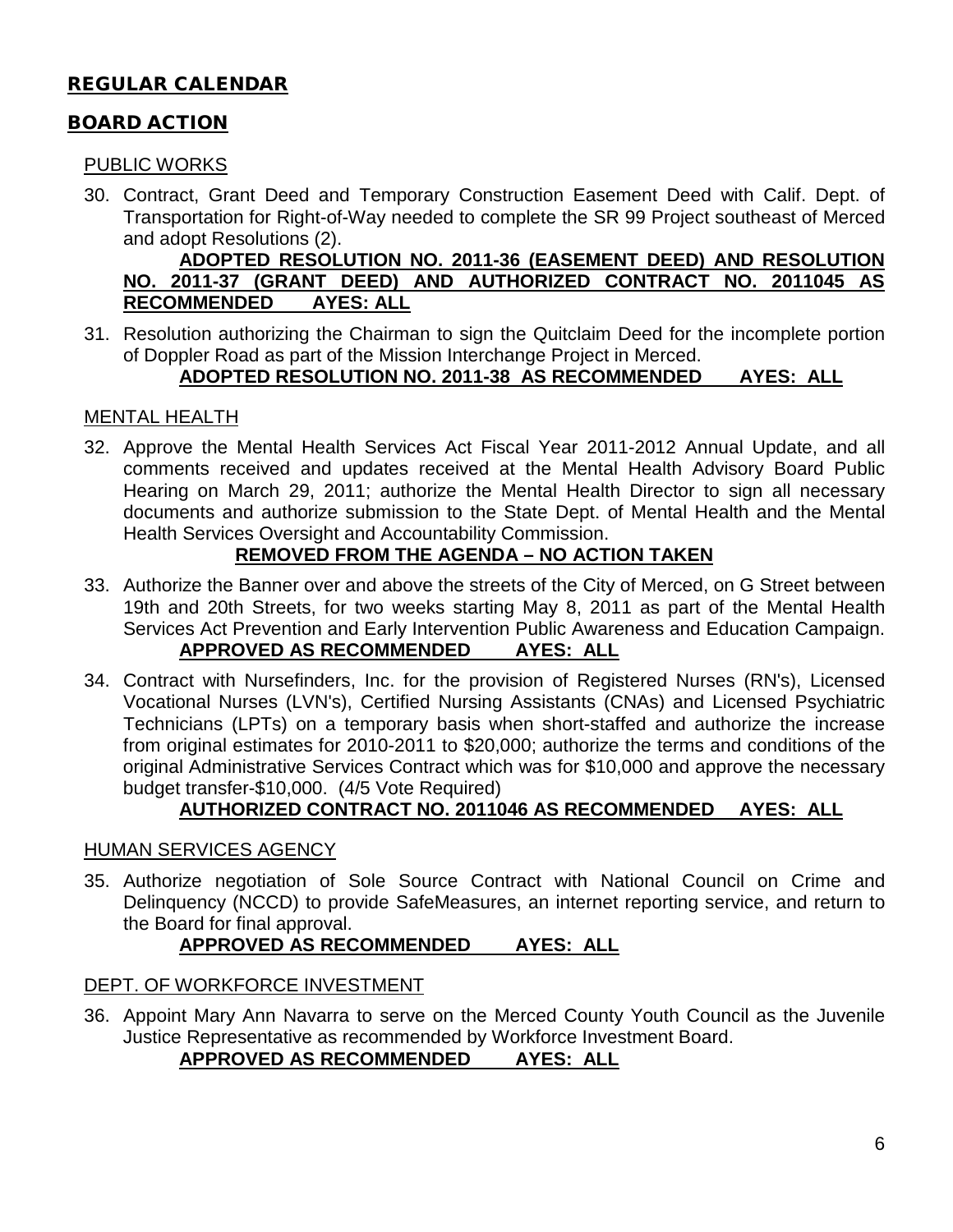# LIBRARY

37. Approve the Tutor Policy for the Main Library and all Library Branches.

#### **APPROVED AS RECOMMENDED AYES: ALL**

38. Authorize Livingston Library to be open on Saturday, April 16, 2011 from 10:00 a.m. to 7:00 p.m. as part of the Library Centennial with Livingston Friends of the Library volunteering their time to staff the library.

# **APPROVED AS RECOMMENDED AYES: ALL**

39. Authorize Los Banos Library to be open on Sunday, May 8, 2011 from 9:30 a.m. -2:30 p.m. as part of the Mother's Day in the Park Fair with Los Banos Friends of the Library volunteering their time to have the library open.

# **APPROVED AS RECOMMENDED AYES: ALL**

40. Authorize circulation of Request for Proposal from qualified vendors for design and construction of a Bookmobile and authorize review of proposals and negotiation of contract to come back to the Board for approval.

# **APPROVED AS RECOMMENDED AYES: ALL**

#### **SHERIFF**

41. Authorize one-time retroactive pay adjustment for thirteen (13) pay periods for one Deputy Sheriff (employee ID 30464) in accordance with Human Resources Rules and Regulations. **APPROVED AS RECOMMENDED AYES: ALL**

#### **COUNSEL**

42. Set a Special Meeting of the Board of Supervisors for May 10, 2011 at 10:00 a.m. and reschedule the presentation and proposed redistricting plan actions presently scheduled for May 3, 2011 to May 10, 2011.

# *REVIEW BOARD ORDER – SEE PAGE 12*

#### PLANNING

43. Continue the Lakeview Properties Major Subdivision Application No. MAS04-014 final project decision set for April 5, 2011 to May 3, 2011 in order to allow finalization of the Community Benefits Agreement/Developer Agreement for Major Subdivision Application No. MAS04-014, Lakeview Properties.

# **APPROVED AS RECOMMENDED AYES: ALL**

#### EXECUTIVE OFFICE

44. Provide direction on the Spring Fair Operating Loan from the General Fund to the Spring Fair of \$150,000 and Interest with the primary options of: A) Waiving the \$150,000 loan and interest in its entirety; or B) Extending the \$150,000 loan and continue charging interest at the Treasury Earnings Rate.

# *REVIEW BOARD ORDER – SEE PAGE 12 AND 13*

#### BOARD OF SUPERVISORS

45. Authorize Special Board Project Funds-District Five in the maximum amount of \$10,000 to be reimbursed to the Fire Department for purchase of a Tuff Shed for the Dos Palos Y Fire Station and authorize issuance of a Purchase Order to the selected lowest responsive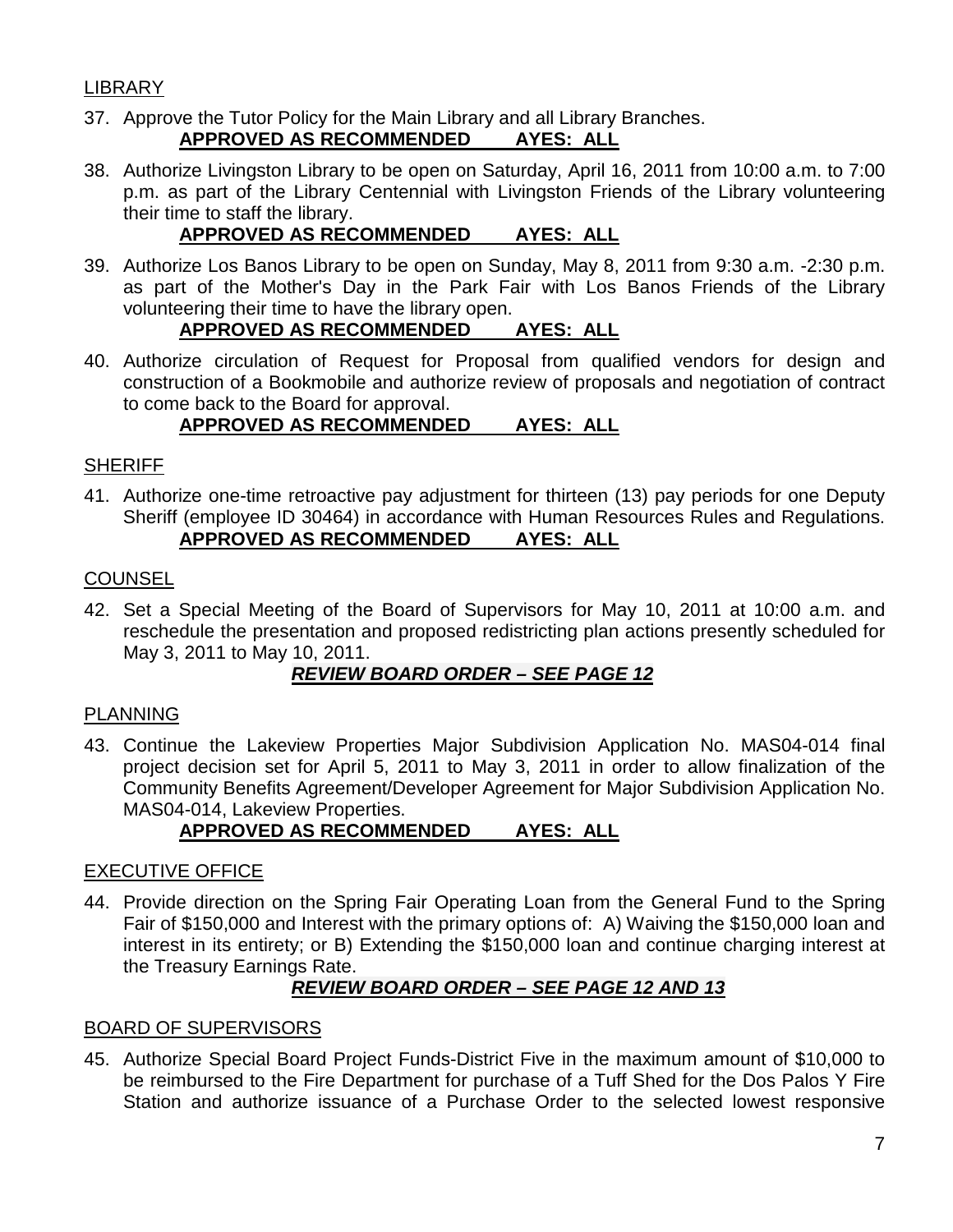bidder and approve the necessary budget transfer. **APPROVED AS RECOMMENDED AYES: ALL**

46. Authorize Special Board Project Funds-District Five in the amount of \$3,500 to be forwarded to the Merced County Spring Fair to assist with the cost to reroof the Livestock Barn and approve the necessary budget transfer.

# **APPROVED AS RECOMMENDED AYES: ALL**

47. Authorize Special Board Project Funds-District Four in the amount of \$500 to be transferred to Public Works Recreation Division to assist with the cost of an April Movie Night in Delhi to be co-sponsored by First 5 in recognition of the Week of the Young Child.

# **APPROVED AS RECOMMENDED AYES: ALL**

# BOARD INFORMATION & POSSIBLE ACTION **ACCEPTED AND PLACED ON FILE AYES: ALL**

48. Commerce, Aviation and Economic Development re: Notice of Contract issued to Maria's Taco Shop for use of Building #728 (approximately 1,500 sq. ft.) with adjacent parking area located at Castle Commerce Center.

# **CONTRACT NO. 2011047**

- 49. Dept. of Admin. Services re: Notification of procurements per Ordinance No. 374, Chapter 5.12.040: Category 1, Item 1: Professional Services to support the Planning Department, and Category 1, Item 2: Retention of Office Depot on a new cooperative agreement.
- 50. California Emergency Management Agency re: Notification on March 16, 2011, the U.S. Dept. of Agriculture granted a Secretarial disaster designation for the primary counties of Tuolumne and the contiguous counties of Alpine, Calaveras, Madera, Mariposa, Merced, Mono and Stanislaus due to agricultural losses caused by heavy snow and freezing temperatures that occurred November 20, 2010 through November 24, 2010.
- 51. California Emergency Management Agency re: Notification the U.S. Small Business Administration declared the primary county of Tuolumne and the contiguous counties of Alpine, Calaveras, Madera, Mariposa, Merced, Mono and Stanislaus a disaster area. This declaration is a result of a March 16, 2011, USDA disaster designation due to agricultural losses caused by heavy snow and freezing temperatures that occurred November 20, 2010 through November 24, 2010.
- 52. CSAC re: AB 153 (Skinner) Support to change the definition of the retailers that are required to collect sales and use taxes to include out-of-state retailers with commissionbased associates in the state; applies to retailers whose sales related to their associates' referrals exceed \$10,000; and AB 153 would attempt to collect taxes that Californians currently owe but do not pay and a portion of these uncollected taxes would benefit counties.
- 53. Somach Simmons & Dunn, A Professional Law Corporation re: Copy of Letter to State Water Resources Control Board to Petition for Long Term Transfer of Water and the required Environmental Information for Petitions and supporting documentation for a proposed transfer of up to 5,000-acre feet of water from the Stevinson Water District in Merced County to the San Luis Canal Company, also located in Merced County. {Documents are on file with Clerk-exceed 130+pages and are as noted: Petition for Long Term Transfer of Water/Water Rights with State Water Resources Control Board;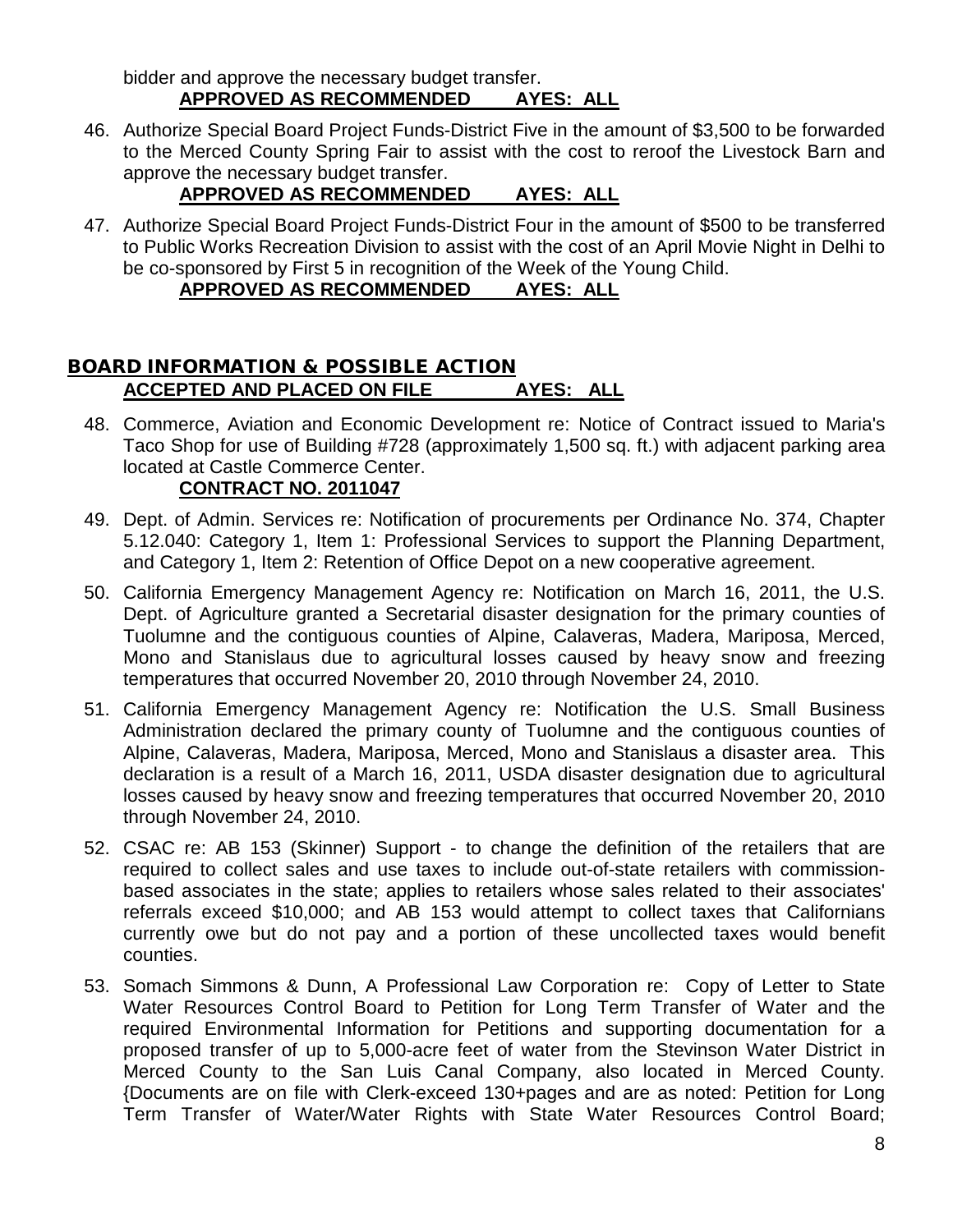Environmental Information for Petitions with Calif. Environmental Protection Agency and Draft Environmental Assessment/Initial Study - Eastside Conveyance Project with U.S. Dept. of Interior for Henry Miller Reclamation District No. 2131 dated September, 2010}

- 54. State Water Resources Control Board re: Notice of Opportunity to comment Draft Waste Discharge Requirements for Sanitary Sewer Systems.
- 55. State Water Resources Control Board re: Notice of Public Workshop to consider comments on a Proposed Russian River Frost Protection Regulation to commence on April 6, 2011 in Sacramento, CA.
- 56. State Water Resources Control Board re: Announcement of intention to amend the State Fiscal Year 2010-11 Clean Water State Revolving Fund (CWSRF) Project Priority List (PPL) and the SFY 2008-09 CWSRF PPL.
- 57. State Water Resources Control Board re: Notice of Board Meeting and Agenda set for April 5 and 6, 2011 in Sacramento, CA.
- 58. State Fish and Game Commission re: Notice of Proposed Regulatory Action relative to Sections 353, 354, 360, 361, 362, 363, 364, 365, 366, 702, 708, 711 and new Sections 708.1, 708.2, 708.3, 708.4, 708.5, 708.5, 708.7, 708.8, 708.9, 708.10, 708.11, 708.12, 708.13, 708.14, 708.15, 708.16 and 708.17, Title 14, Calif. Code of Regulations, relating to Mammal Hunting Regulations which will be published in the Calif. Regulatory Notice Register.
- 59. State Fish and Game Commission re: Notice of Proposed Regulatory Action relative to Section 632, Title 14, Calif. Code of Regulations, relating to Southeast Farallon Island Special Closure which will be published in the Calif. Regulatory Notice Register.
- 60. State Fish and Game Commission re: Notice of Proposed Regulatory Action relative to Section 27.80, Title 14, Calif. Code of Regulations, relating to Ocean Salmon Sport Fishing, which will be published in the Calif. Regulatory Notice Register.
- 61. State Fish and Game Commission re: Notice of Emergency Regulatory Action, the Emergency Regulatory language in strikeout/underline format, and the Statement of Facts Constituting Need for Emergency Action relative to Ocean Salmon Sport Fishing.

#### **ADOPTED RESOLUTION IN MEMORY OF RICK OULES AND ADJOURNED TO MEET IN CONTINUED CLOSED SESSION. RECONVENED LATER IN THE DAY WITH CHAIRMAN ADVISING STAFF HAS RECEIVED DIRECTION AND ADJOURNED UNTIL TUESDAY, APRIL 19, 2011 AT 10:00 A.M.**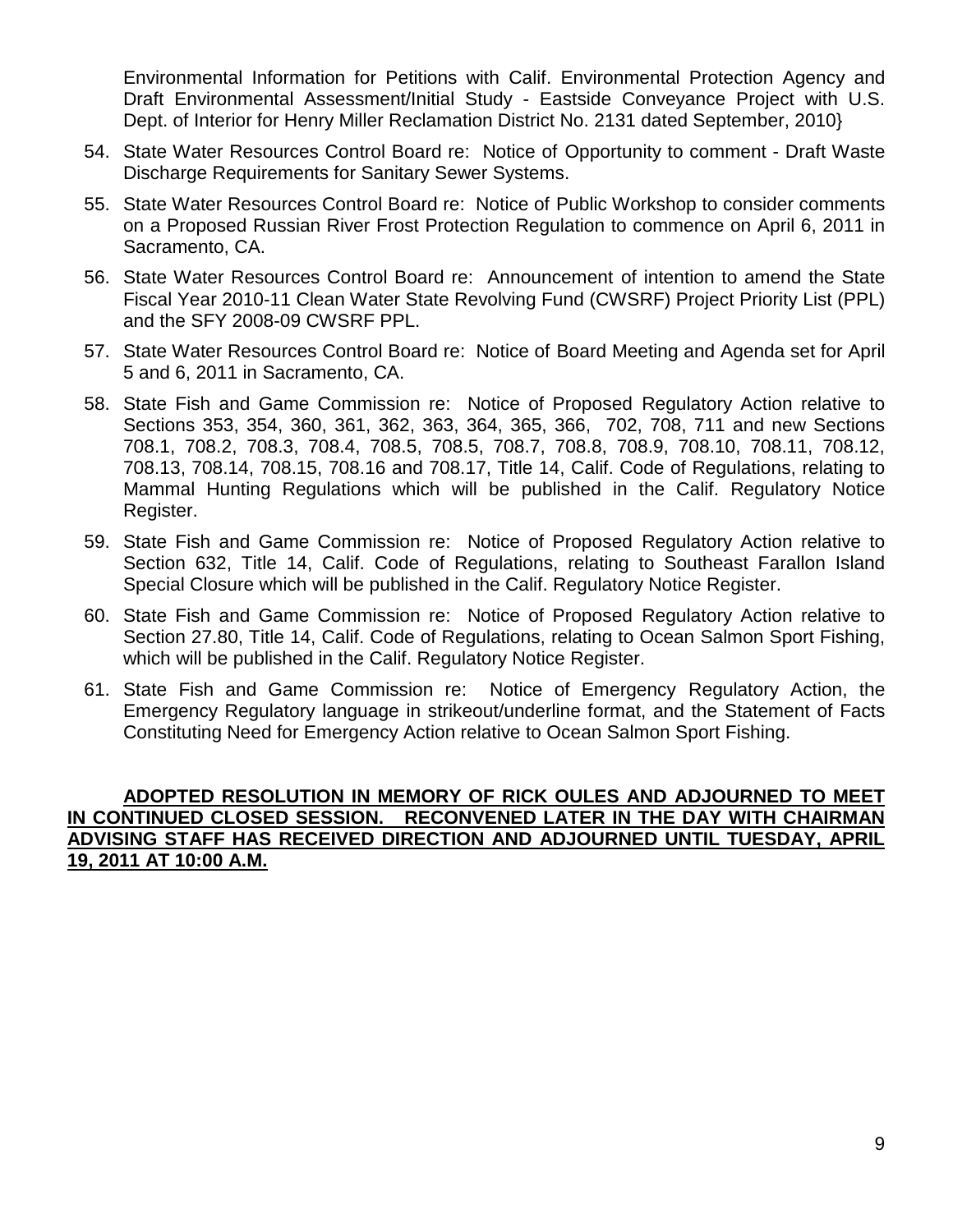#### **BOARD ORDERS – SUMMARY ACTION MINUTES – APRIL 5, 2011**

#### **10:00 A.M. SCHEDULED ITEM 2011-04-05 PUBLIC OPPORTUNITY**

Merced Irrigation District representative requests the Board support May as Water and Canal Safety Month.

Judge McCabe introduces the new Superior Court Executive Officer Linda Romero Soles.

Craig Schmidt, Schmidt and Associates representing the Fresno Nuclear Energy Group, provides an overview of the Fresno Nuclear Energy Group and requests the endorsement and continued support of the Board of Supervisors.

Present: Pedrozo, Walsh, Davis, Kelsey, O'Banion

#### **10:00 A.M. SCHEDULED ITEM 2011-04-05 PRESENTATION – MERCED IRRIGATION DISTRICT**

Merced Irrigation District Representative Will Hunter provides a brief presentation on the spillway modification project for Lake McClure stating MID is not asking or seeking financial support but does request assistance of elected officials to support the relicensing process. Present: Pedrozo, Walsh, Davis, Kelsey, O'Banion

#### **10:00 A.M. SCHEDULED ITEM 2011-04-05 PRESENTATION – EXECUTIVE OFFICE - BUDGET**

County Executive Officer Larry Combs provides an overview of the past few months stating County departments have been asked to reduce their budgets by 20% and are working with departments in identifying potential cuts and possible layoffs.

Assessor Kent Christensen reviews the powerpoint outlining the Property Tax Update for 2011/2012 covering: 2010 recap, County 2011 data, County Wide Total 2011 and Atwater, Gustine, Livingston, Los Banos, Merced, and Dos Palos 2011 stating there is a potential risk of losing \$1.7 billion relative to the Assessment Appeals matters.

Assistant County Executive Officer-Budget Scott DeMoss and Assistant County Executive Officer Jim Brown review the powerpoint presentation covering State Budget/Realignment, Fiscal Year 2011/12 State Budget, State Budget–Expenditure Reductions, Historic Realignment Proposal, Current Year Update–Fiscal Year 2010/11, Revenues vs. Expenditures (General Fund), Through February Comparisons Fiscal Year 2010/11–General Fund, Cash Flow (General Fund), Next Year–Fiscal Year 2011/12 Initial Budget, Available Fund Balance–After Reserves, General Purpose Revenue–Annual Trend, Local Resources, Local Requirements, Reserves, County of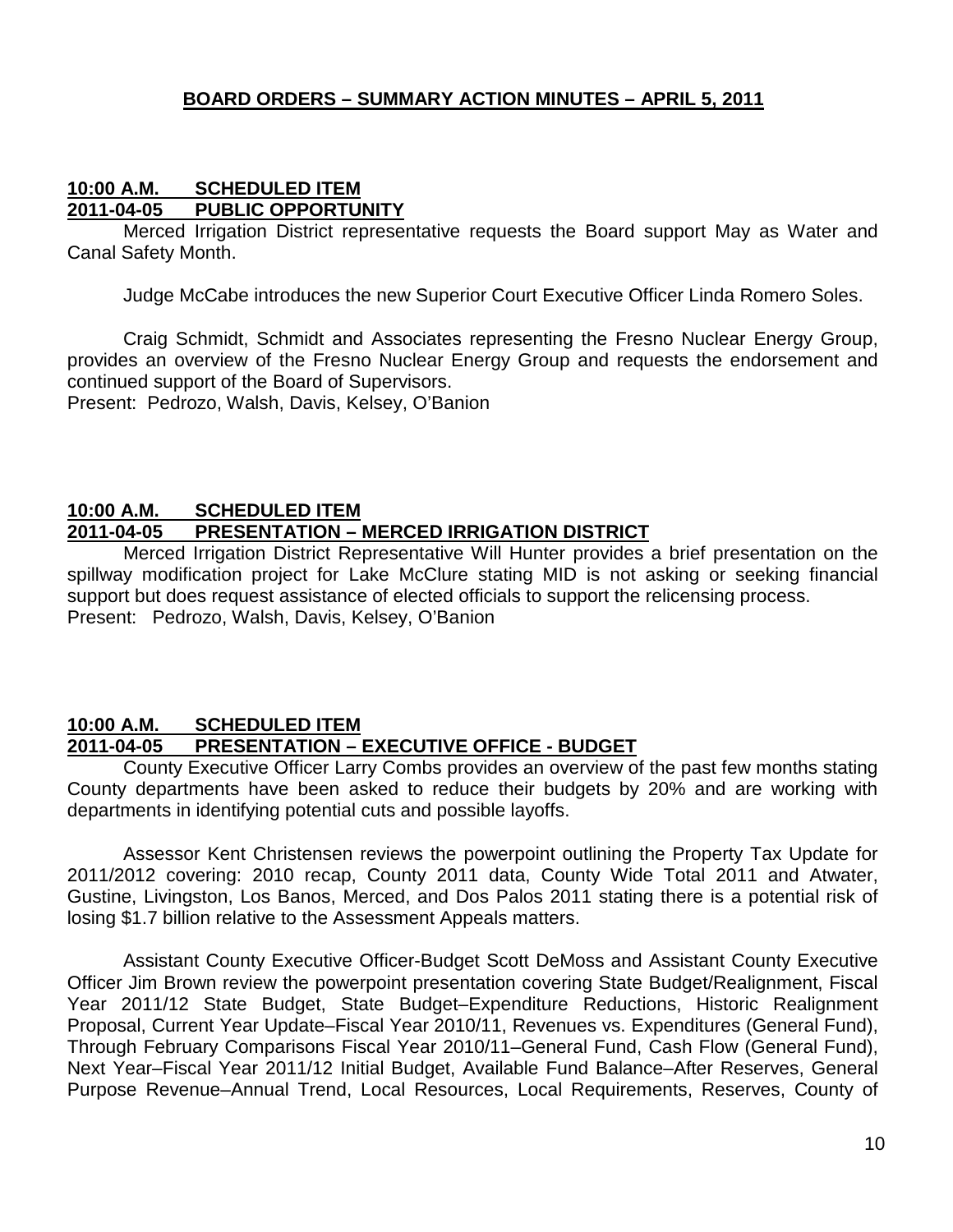Merced–Service Breakdown, General Fund–Functional Areas, Fiscal Year 2010/11–Local Requirements, and Shortfall–Conceptual Reductions.

The Board discusses Spring Fair, Fire, First 5, Williamson Act, and statutory requirements relative to the budget to provide services so priorities can be set and the need to provide budget information to the community.

Present: Pedrozo, Walsh, Davis, Kelsey, O'Banion

#### **CONSENT ITEM NO. 2 2011-04-05 PUBLIC WORKS**

The Clerk announces a Budget Transfer from Public Works is before the Board for consideration.

Public Works Director Paul Fillebrown advises for clarification of the record, the Street Sweeper will be purchased with CMAQ funds and will help with construction projects as Public Works does not do regular street sweeping.

Upon motion of Supervisor O'Banion, seconded by Supervisor Kelsey, duly carried, the Board approves the budget transfer in the amount of \$136,000 to add a street sweeper from CMAQ funds.

Ayes: Pedrozo, Walsh, Davis, Kelsey, O'Banion

#### **CONSENT ITEM NO. 6 2011-04-05 COMMERCE, AVIATION, AND ECONOMIC DEVELOPMENT**

The Clerk announces a Budget Transfer from Commerce, Aviation and Economic Development is before the Board for consideration.

Commerce, Aviation, and Economic Development Director Mark Hendrickson states the budget transfer is needed to meet financial obligations with the City of Atwater for wastewater services both rendered and anticipated.

Upon motion of Supervisor O'Banion, seconded by Supervisor Kelsey, duly carried, the Board approves the budget transfer in the amount of \$200,000 to assist the City of Atwater billing issues.

Ayes: Pedrozo, Walsh, Davis, Kelsey, O'Banion

#### **ACTION ITEM NO. 42 2011-04-05 COUNTY COUNSEL**

The Clerk announces an Amendment to the Redistricting Project Plan timeline is before the Board for consideration.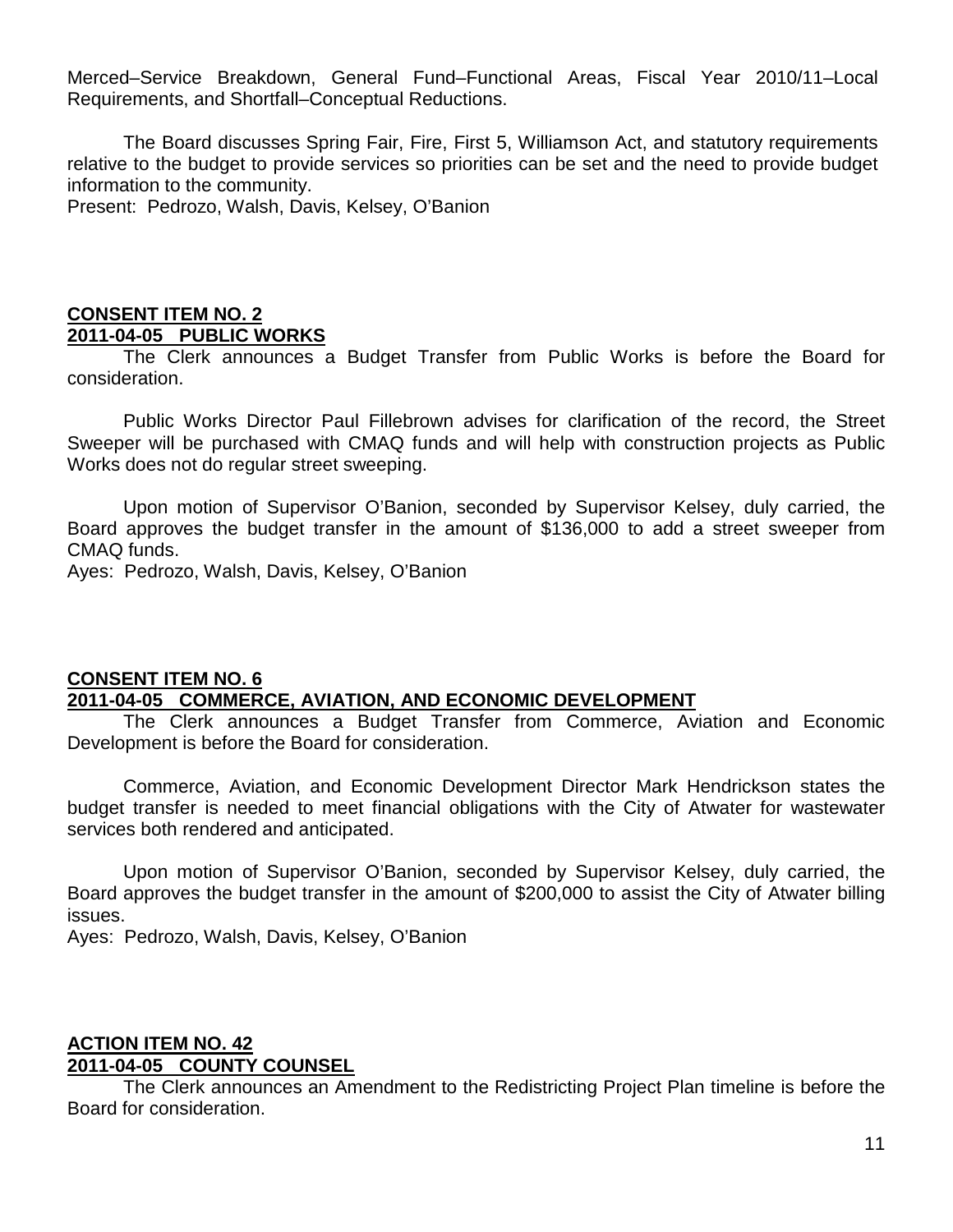County Counsel James Fincher reviews the staff report advising it is not possible to get all meetings aligned and therefore a special meeting is being requested for May 10, 2011 at 10:00 a.m. and the May 3, 2011 presentation and related actions will be rescheduled to that time.

Upon motion of Supervisor O'Banion, seconded by Supervisor Davis, duly carried, the Board reschedules the presentation of demographic information and proposed redistricting plan actions scheduled for May 3, 2011 to May 10, 2011, and sets a special meeting of the Board of Supervisors for May 10, 2011 at 10:00 a.m.

Ayes: Pedrozo, Walsh, Davis, Kelsey, O'Banion

# **ACTION ITEM NO. 44 2011-04-05 EXECUTIVE OFFICE**

The Clerk announces the Spring Fair Operating Loan is before the Board for consideration.

County Executive Officer Larry Combs reviews the staff report and states at the March 22, 2011 Board Meeting the Board acknowledged the letter from the Spring Fair requesting forgiveness of the Cash Flow Loan from the County of Merced to the Spring Fair that is due in June, 2011. At that time, the Board acknowledged the letter would come back to the Board on this date for further discussion. He states Fair Board Members are present to answer questions.

Supervisor O'Banion introduces the Fair Board members present: Pat Gallichio, Larry Bergman, Kim Rogina, Jeremy O'Banion, Jonathan Andrews, Paul Parreira, Scott Silveira and Larry Borelli.

Spring Fair Manager Ron Brandt summarizes the Spring Fair accounts stating the loan was to help with the general cash fund and reviews factors that make it hard to pay back which is the cost of additional general liability insurance required, cuts in the budget at the State level, and projected revenue increases.

Discussion is had on the costs and funding of the Spring Fair, the use of the facility, and the additional insurance costs.

Following discussion, Supervisor O'Banion moves, the Board approve the forgiveness of the Loan provided to the Spring Fair.

The Chairman calls for a Vote on the Motion. Motion dies for lack of a second. Present: Pedrozo, Walsh, Davis, Kelsey, O'Banion

Following further discussion, Supervisor Kelsey moves, the Board amortize the debt over how many years we have left at \$12,000 for repayment, without interest.

CEO Combs clarifies for the record if this amortizing of the debt also includes waiving the \$9,000 of interest.

Supervisor Kelsey states the loan amount she was referencing is \$150,000.